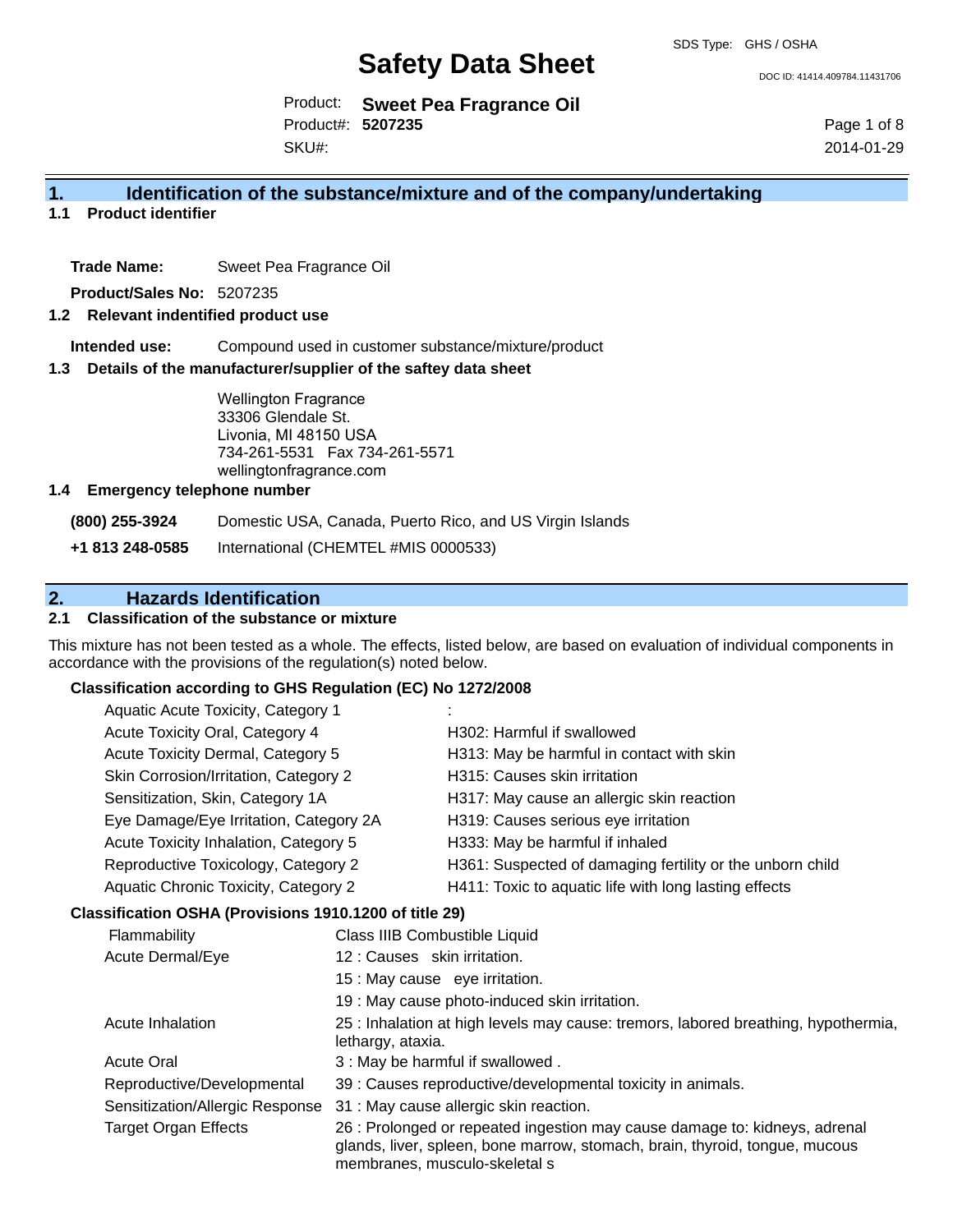DOC ID: 41414.409784.11431706

|                   | Product: Sweet Pea Fragrance Oil |
|-------------------|----------------------------------|
| Product#: 5207235 |                                  |
| SKU#:             |                                  |

Page 2 of 8 2014-01-29

28 : Prolonged or repeated Dermal Exposure may cause damage to: kidneys, liver, bone marrow, skin, testes Carcinogenicity This mixture contains ingredients identified as carcinogens, at 0.1% or greater,

by the following:None [X] ACGIH [ ] IARC [ ] NTP [ ] OSHA [ ]

### **2.2 Label elements**

**Labelling (REGULATION (EC) No 1272/2008)**

#### **Hazard pictograms**



# **Signal Word: Warning Hazard statments**

| H302 | Harmful if swallowed                                |
|------|-----------------------------------------------------|
| H313 | May be harmful in contact with skin                 |
| H315 | Causes skin irritation                              |
| H317 | May cause an allergic skin reaction                 |
| H319 | Causes serious eye irritation                       |
| H333 | May be harmful if inhaled                           |
| H361 | Suspected of damaging fertility or the unborn child |
| H411 | Toxic to aquatic life with long lasting effects     |
|      |                                                     |

### **Precautionary Statements**

# **Prevention:**

| P <sub>201</sub> | Obtain special instructions before use                                   |
|------------------|--------------------------------------------------------------------------|
| P <sub>202</sub> | Do not handle until all safety precautions have been read and understood |
| P <sub>264</sub> | Wash hands thoroughly after handling                                     |
| P <sub>270</sub> | Do not eat, drink or smoke when using this product                       |
| P <sub>272</sub> | Contaminated work clothing should not be allowed out of the workplace    |
| P273             | Avoid release to the environment                                         |
| P <sub>281</sub> | Use personal protective equipment as required                            |

#### **Response:**

| $P301 + P312 + P330$ | IF SWALLOWED: Call a POISON CENTER or doctor/physician if you feel unwell Rinse<br>mouth                                         |
|----------------------|----------------------------------------------------------------------------------------------------------------------------------|
| $P302 + P352$        | IF ON SKIN: Wash with soap and water                                                                                             |
| $P304 + P312$        | IF INHALED: Call a POISON CENTER or doctor/physician if you feel unwell                                                          |
| $P305 + P351 + P338$ | IF IN EYES: Rinse cautiously with water for several minutes Remove contact lenses if<br>present and easy to do. continue rinsing |
| $P308 + P313$        | IF exposed or concerned: Get medical advice/attention                                                                            |
| $P333 + P313$        | If skin irritation or a rash occurs: Get medical advice/attention                                                                |
| $P337 + P313$        | If eye irritation persists: Get medical advice/attention                                                                         |
| P362                 | Take off contaminated clothing and wash before reuse                                                                             |
| P363                 | Wash contaminated clothing before reuse                                                                                          |
| P391                 | <b>Collect Spillage</b>                                                                                                          |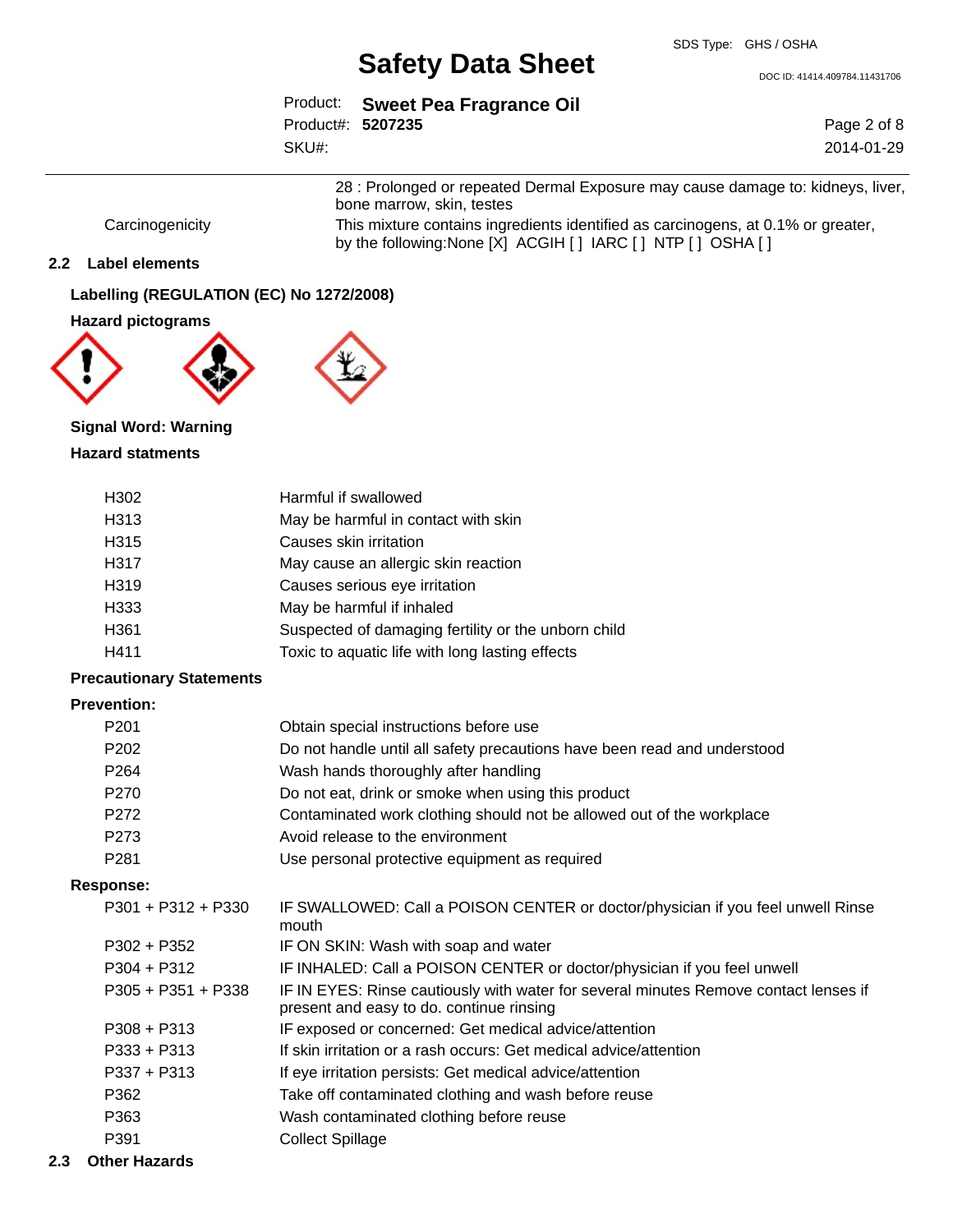Product: **Sweet Pea Fragrance Oil**  Product#: **5207235** SKU#:

DOC ID: 41414.409784.11431706

Page 3 of 8 2014-01-29

#### **no data available**

# **3. Composition/Information on Ingredients**

## **3.1 Mixtures**

This product is a complex mixture of ingredients, which contains among others the following substance(s), presenting a health or environmental hazard within the meaning of the UN Globally Harmonized System of Classification and Labeling of Chemicals (GHS):

| CAS#<br>Ingredient     | EC#                                | Conc.<br>Range                                           | <b>GHS Classification</b>                                                   | <b>OSHA Classification</b> |
|------------------------|------------------------------------|----------------------------------------------------------|-----------------------------------------------------------------------------|----------------------------|
| 120-51-4               | 204-402-9                          | 60 - 70 %                                                | H302; H313; H411                                                            | 28, 3                      |
| <b>Benzyl Benzoate</b> |                                    |                                                          |                                                                             |                            |
| 140-11-4               | 205-399-7                          | $2 - 5%$                                                 | H227; H303; H316                                                            | 15, 25, 26, 31, 39         |
| Benzyl acetate         |                                    |                                                          |                                                                             |                            |
| 78-70-6                | 201-134-4                          | $2 - 5%$                                                 | H227; H303; H315; H319                                                      | 12, 26                     |
| Linalool               |                                    |                                                          |                                                                             |                            |
| 6259-76-3              | 228-408-6                          | $2 - 5%$                                                 | H315; H317; H319; H410                                                      | 11, 15                     |
| Hexyl salicylate       |                                    |                                                          |                                                                             |                            |
| 115-95-7               | 204-116-4                          | $2 - 5%$                                                 | H227; H315; H319                                                            |                            |
| Linalyl acetate        |                                    |                                                          |                                                                             |                            |
| 127-51-5               | 204-846-3                          | $2 - 5%$                                                 | H315; H317; H320; H411                                                      | 11, 15, 19, 26, 28, 31     |
| a-Isomethyl ionone     |                                    |                                                          |                                                                             |                            |
| 80-54-6                | 201-289-8                          | $2 - 5%$                                                 | H302; H315; H361; H411                                                      | 11, 15, 26, 28, 3, 31, 39  |
|                        | <b>Butylphenyl Methylpropional</b> |                                                          |                                                                             |                            |
| 106-22-9               | 203-375-0                          | $2 - 5%$                                                 | H303; H313; H315; H317; H319                                                | 11, 15                     |
| Citronellol            |                                    |                                                          |                                                                             |                            |
| 104-67-6               | 203-225-4                          | $2 - 5%$                                                 | H316; H412                                                                  | 11                         |
|                        | gamma-Undecalactone                |                                                          |                                                                             |                            |
| 2050-08-0              | 218-080-2                          | $1 - 2%$                                                 | H302; H316; H410                                                            |                            |
| Amyl salicylate        |                                    |                                                          |                                                                             |                            |
| 52475-86-2             | 257-942-2                          | $1 - 2%$                                                 | H316                                                                        |                            |
|                        |                                    |                                                          | 1-Methyl-4-(4-methyl-3-pentenyl)cyclohex-3-ene-1-carbaldehyde               |                            |
| 105-95-3               | 203-347-8                          | $1 - 2%$                                                 | H411                                                                        | 11, 15                     |
| Ethylene brassylate    |                                    |                                                          |                                                                             |                            |
| 24851-98-7             | 246-495-9                          | $1 - 2%$                                                 | H316                                                                        |                            |
| Methyldihydrojasmonate |                                    |                                                          |                                                                             |                            |
| 57378-68-4             | 260-709-8                          | $0.1 - 1.0 \%$                                           | H302; H315; H317; H410                                                      | 11, 15, 31                 |
|                        |                                    |                                                          | delta-1-(2,6,6-Trimethyl-3-cyclohexen-1-yl)-2-buten-1-one (delta-Damascone) |                            |
|                        |                                    | See Section 16 for full text of GHS classification codes |                                                                             |                            |
|                        |                                    | Total Hydrocarbon Content (% $w/w$ ) = 0.00              |                                                                             |                            |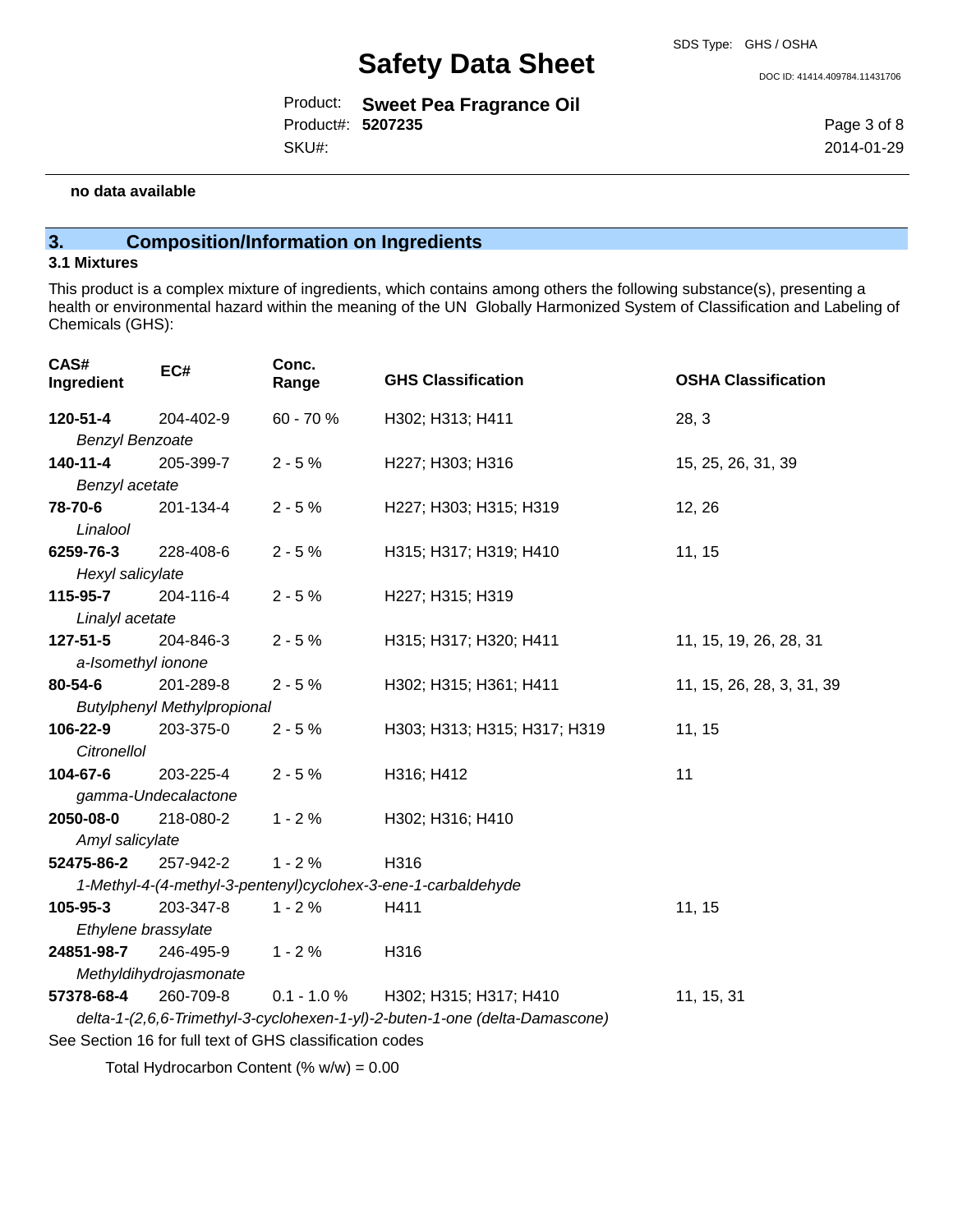# **Safety Data Sheet** Doc ID: 41414.409784.11431706

|                   | Product: Sweet Pea Fragrance Oil |
|-------------------|----------------------------------|
| Product#: 5207235 |                                  |
| SKU#:             |                                  |

Page 4 of 8 2014-01-29

| $\overline{4}$ . | <b>First Aid Measures</b>                                                  |                                                                                                               |  |
|------------------|----------------------------------------------------------------------------|---------------------------------------------------------------------------------------------------------------|--|
| 4.1              | <b>Description of first aid measures</b>                                   |                                                                                                               |  |
|                  | Inhalation:                                                                | Remove from exposure site to fresh air and keep at rest.<br>Obtain medical advice.                            |  |
|                  | <b>Eye Exposure:</b>                                                       | Flush immediately with water for at least 15 minutes.<br>Contact physician if symptoms persist.               |  |
|                  | <b>Skin Exposure:</b>                                                      | Remove contaminated clothes. Wash thoroughly with water (and soap).<br>Contact physician if symptoms persist. |  |
|                  | Ingestion:                                                                 | Rinse mouth with water and obtain medical advice.                                                             |  |
| 4.2              | Most important symptoms and effects, both acute and delayed                |                                                                                                               |  |
|                  | <b>Symptoms:</b>                                                           | no data available                                                                                             |  |
|                  | <b>Risks:</b>                                                              | Refer to Section 2.2 "Hazard Statements"                                                                      |  |
| 4.3              | Indication of any immediate medical attention and special treatment needed |                                                                                                               |  |
|                  | Treatment:                                                                 | Refer to Section 2.2 "Response"                                                                               |  |
| 5.               | <b>Fire-Fighting measures</b>                                              |                                                                                                               |  |
| 5.1              | <b>Extinguishing media</b>                                                 |                                                                                                               |  |
|                  | Suitable:                                                                  | Carbon dioxide (CO2), Dry chemical, Foam                                                                      |  |
|                  | Unsuitable                                                                 | Do not use a direct water jet on burning material                                                             |  |
|                  | 5.2 Special hazards arising from the substance or mixture                  |                                                                                                               |  |
| 5.3              | During fire fighting:<br><b>Advice for firefighters</b>                    | Water may be ineffective                                                                                      |  |
|                  | <b>Further information:</b>                                                | Standard procedure for chemical fires                                                                         |  |

## **6. Accidental Release Measures**

### **6.1 Personal precautions, protective equipment and emergency procedures**

Avoid inhalation and contact with skin and eyes. A self-contained breathing apparatus is recommended in case of a major spill.

#### **6.2 Environmental precautions**

Keep away from drains, soil, and surface and groundwater.

#### **6.3 Methods and materials for containment and cleaning up**

Clean up spillage promptly. Remove ignition sources. Provide adequate ventilation. Avoid excessive inhalation of vapors. Gross spillages should be contained by use of sand or inert powder and disposed of according to the local regulations.

#### **6.4 Reference to other sections**

Not Applicable

# **7. Handling and Storage**

#### **7.1 Precautions for safe handling**

Apply according to good manufacturing and industrial hygiene practices with proper ventilation. Do not drink, eat or smoke while handling. Respect good personal hygiene.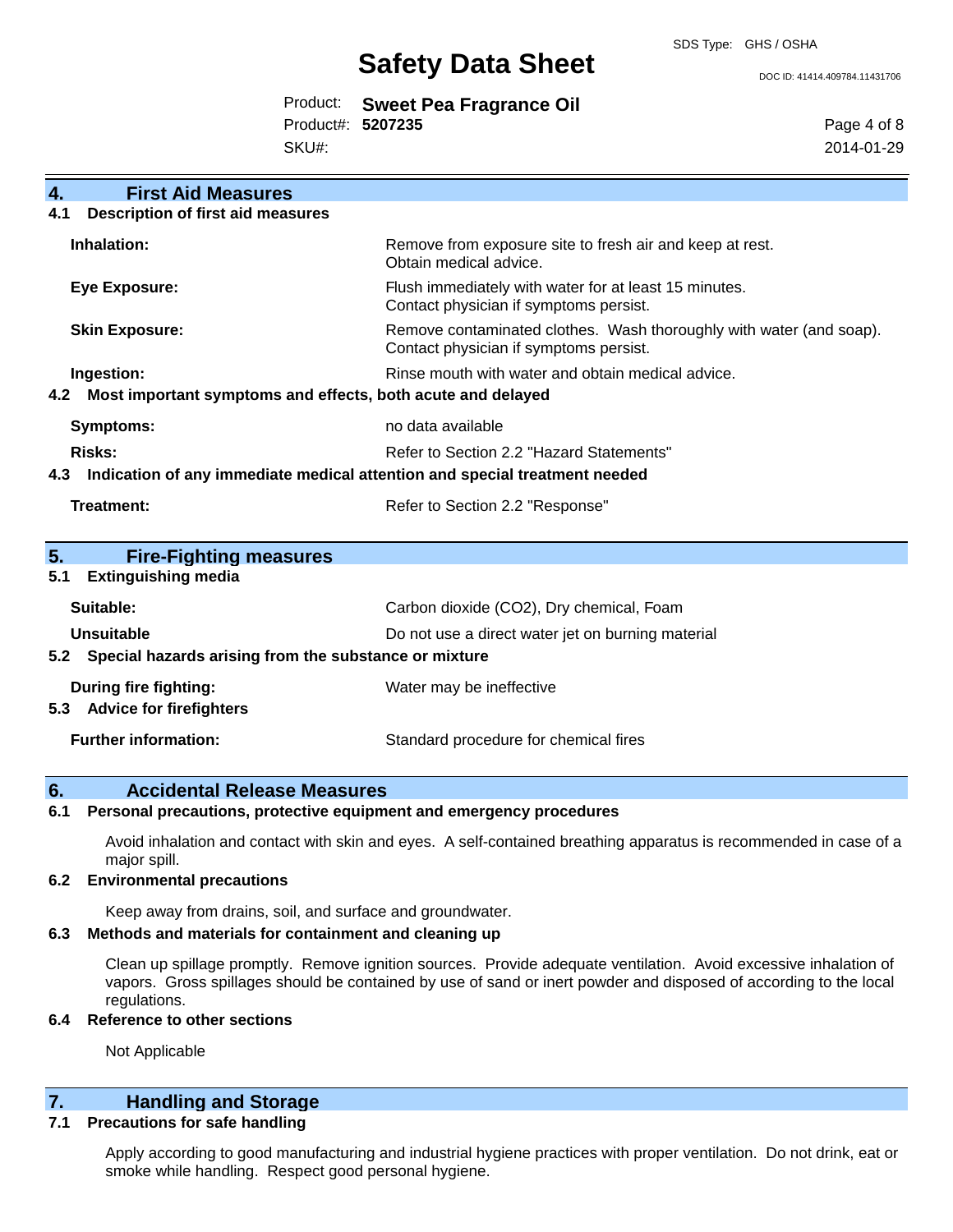|                   | Product: Sweet Pea Fragrance Oil |
|-------------------|----------------------------------|
| Product#: 5207235 |                                  |
| SKU#:             |                                  |

Page 5 of 8 2014-01-29

#### **7.2 Conditions for safe storage, including any incompatibilities**

Store in a cool, dry and ventilated area away from heat sources and protected from light in tightly closed original container. Avoid plastic and uncoated metal container. Keep air contact to a minimum.

## **7.3 Specific end uses**

No information available

# **8. Exposure Controls/Personal Protection**

# **8.1 Control parameters**

|                 | <b>Exposure Limits:</b>        |                |                                                                                                                                          |                         |       |                                 |                         |
|-----------------|--------------------------------|----------------|------------------------------------------------------------------------------------------------------------------------------------------|-------------------------|-------|---------------------------------|-------------------------|
|                 | <b>Component</b>               |                |                                                                                                                                          | <b>ACGIH</b><br>TWA ppm | ACGIH | <b>OSHA</b><br>STEL ppm TWA ppm | <b>OSHA</b><br>STEL ppm |
|                 | 140-11-4                       | Benzyl acetate |                                                                                                                                          | 10                      |       |                                 |                         |
|                 | <b>Engineering Controls:</b>   |                | Use local exhaust as needed.<br>8.2 Exposure controls - Personal protective equipment                                                    |                         |       |                                 |                         |
| Eye protection: |                                |                | Tightly sealed goggles, face shield, or safety glasses with brow guards and side shields, etc.<br>as may be appropriate for the exposure |                         |       |                                 |                         |
|                 | <b>Respiratory protection:</b> |                | Avoid excessive inhalation of concentrated vapors. Apply local ventilation where appropriate.                                            |                         |       |                                 |                         |
|                 | <b>Skin protection:</b>        |                | Avoid Skin contact. Use chemically resistant gloves as needed.                                                                           |                         |       |                                 |                         |

# **9. Physical and Chemical Properties**

### **9.1 Information on basic physical and chemical properties**

| Appearance:                  | <b>Conforms to Standard</b> |
|------------------------------|-----------------------------|
| Odor:                        | <b>Conforms to Standard</b> |
| Color:                       | <b>Greenish Yellow</b>      |
| <b>Viscosity:</b>            | Liquid                      |
| <b>Freezing Point:</b>       | Not determined              |
| <b>Boiling Point:</b>        | Not determined              |
| <b>Melting Point:</b>        | Not determined              |
| <b>Flashpoint:</b>           | >200 F (93.33 C)            |
| <b>Auto flammability:</b>    | Not determined              |
| <b>Explosive Properties:</b> | None Expected               |
| <b>Oxidizing properties:</b> | None Expected               |
| Vapor Pressure (mmHg@20 C):  | 0.1186                      |
| %VOC:                        | 7.1                         |
| Specific Gravity @ 25 C:     | 1.0515                      |
| Density @ 25 C:              | 1.0485                      |
| Refractive Index @ 25 C:     | 1.5290                      |
| Soluble in:                  | Oil                         |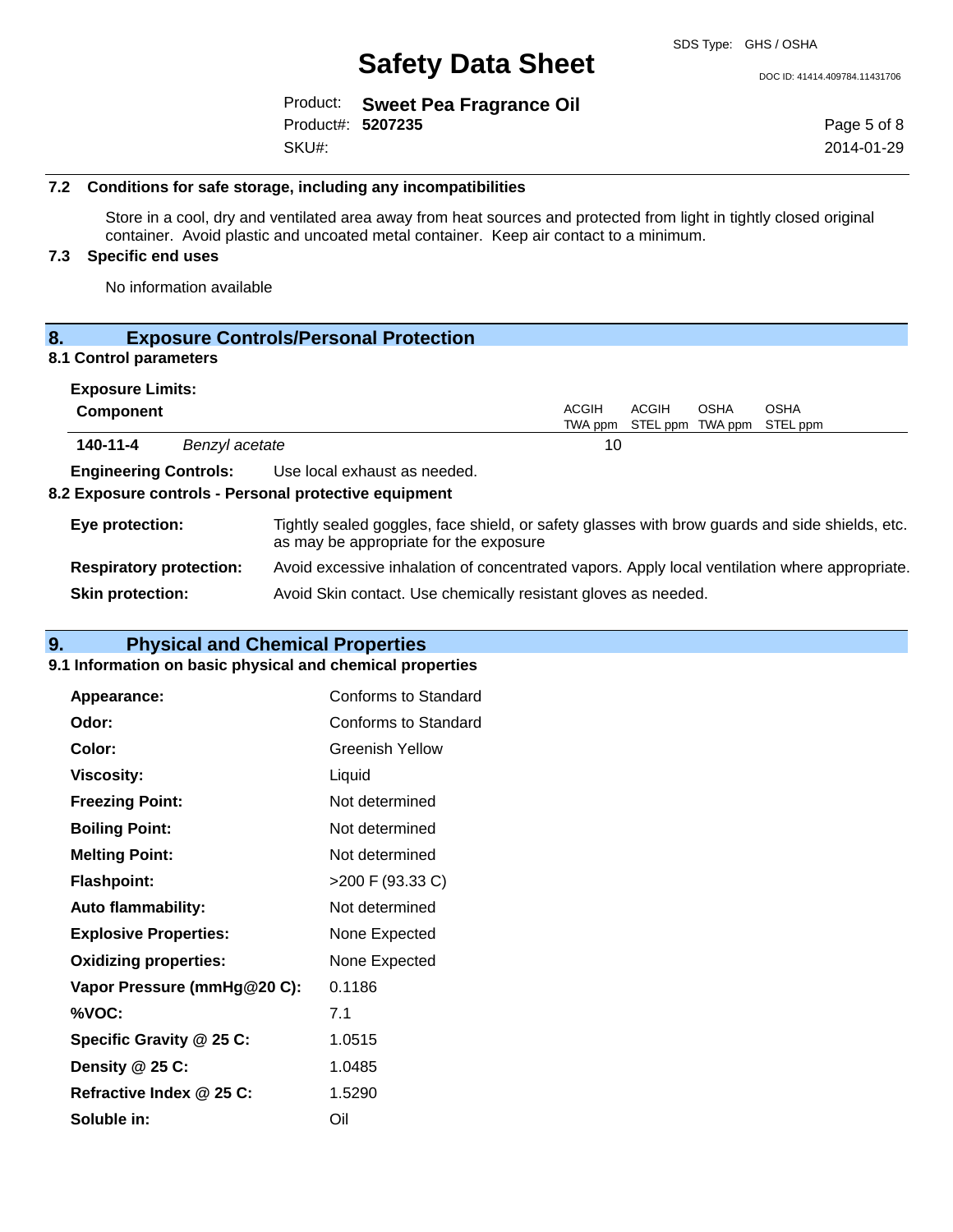# **Safety Data Sheet** DOC ID: 41414.409784.11431706

Product: **Sweet Pea Fragrance Oil**  Product#: **5207235** SKU#:

Page 6 of 8 2014-01-29

# **10. Stability and Reactivity**

| 10.1 Reactivity                         | None                                               |
|-----------------------------------------|----------------------------------------------------|
| <b>10.2 Chemical stability</b>          | Stable                                             |
| 10.3 Possibility of hazardous reactions | None known                                         |
| 10.4 Conditions to avoid                | None known                                         |
| 10.5 Incompatible materials             | Strong oxidizing agents, strong acids, and alkalis |
| 10.6 Hazardous decomposition products   | None known                                         |

# **11. Toxicological Information**

|  |  |  |  | <b>11.1 Toxicological Effects</b> |
|--|--|--|--|-----------------------------------|
|--|--|--|--|-----------------------------------|

| <b>Acute toxicity - Oral</b>                       | (LD50: 1,784.53) Harmful if swallowed                    |
|----------------------------------------------------|----------------------------------------------------------|
| <b>Acute toxicity - Dermal</b>                     | (LD50: 3,814.42) May be harmful in contact with skin     |
| <b>Acute toxicity - Inhalation</b>                 | (LC50: 56.25) May be harmful if inhaled                  |
| <b>Skin corrosion / irritation</b>                 | Causes skin irritation                                   |
| Serious eye damage / irritation                    | Causes serious eye irritation                            |
| <b>Respiratory sensitization</b>                   | Not classified - the classification criteria are not met |
| <b>Skin sensitization</b>                          | May cause an allergic skin reaction                      |
| <b>Germ cell mutagenicity</b>                      | Not classified - the classification criteria are not met |
| Carcinogenicity                                    | Not classified - the classification criteria are not met |
| <b>Reproductive toxicity</b>                       | Suspected of damaging fertility or the unborn child      |
| Specific target organ toxicity - single exposure   | Not classified - the classification criteria are not met |
| Specific target organ toxicity - repeated exposure | Not classified - the classification criteria are not met |
| <b>Aspiration hazard</b>                           | Not classified - the classification criteria are not met |

# **12. Ecological Information**

**12.1 Toxicity**

| <b>Acute acquatic toxicity</b>     |                                                 |
|------------------------------------|-------------------------------------------------|
| <b>Chronic acquatic toxicity</b>   | Toxic to aquatic life with long lasting effects |
| <b>Toxicity Data on soil</b>       | no data available                               |
| <b>Toxicity on other organisms</b> | no data available                               |
|                                    |                                                 |
| 12.2 Persistence and degradability | no data available                               |
| 12.3 Bioaccumulative potential     | no data available                               |
| 12.4 Mobility in soil              | no data available                               |
| 12.5 Other adverse effects         | no data available                               |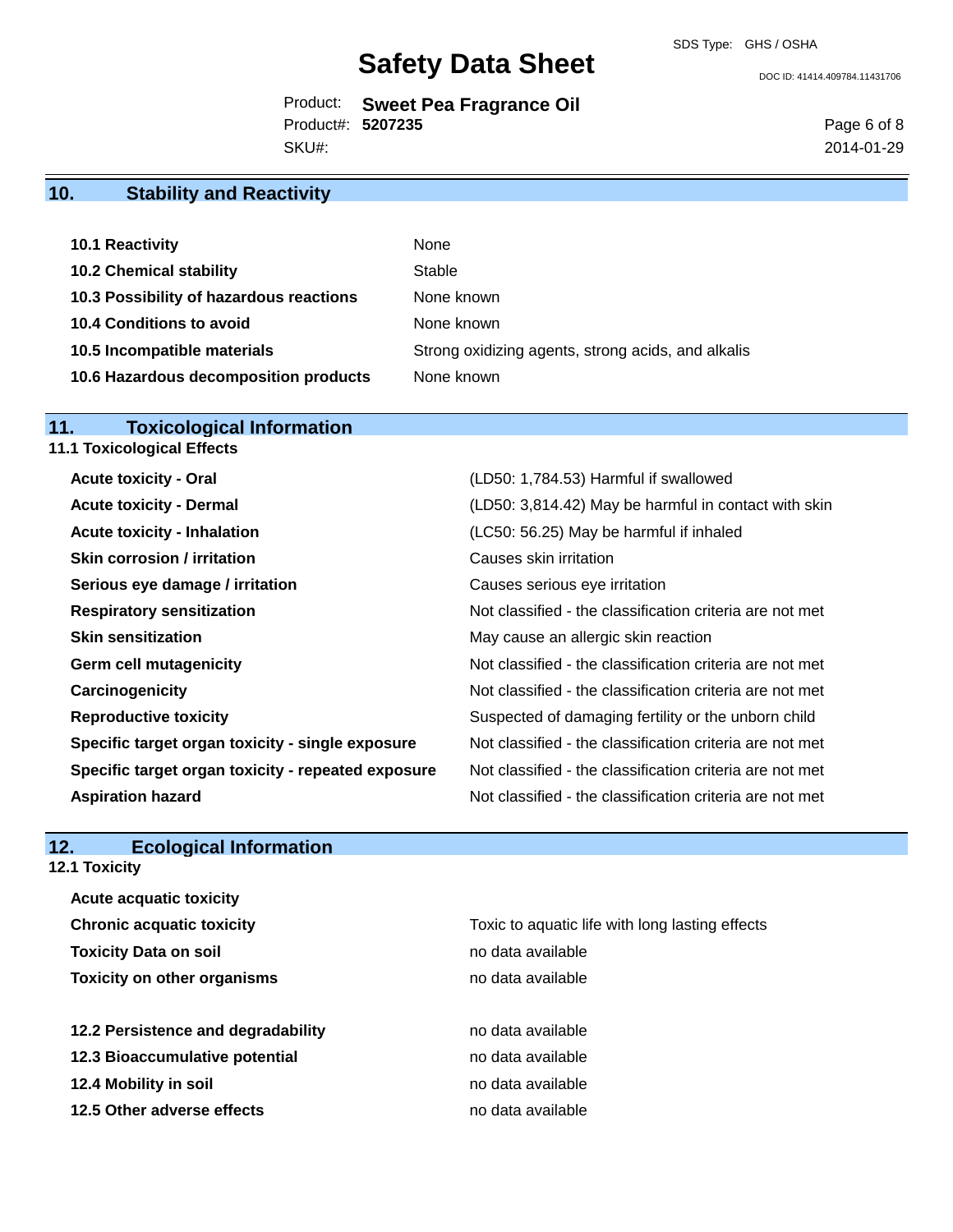# **Safety Data Sheet** DOC ID: 41414.409784.11431706

|                   | Product: Sweet Pea Fragrance Oil |
|-------------------|----------------------------------|
| Product#: 5207235 |                                  |
| SKU#:             |                                  |

Page 7 of 8 2014-01-29

## **13. Disposal Conditions**

### **13.1 Waste treatment methods**

Do not allow product to reach sewage systems. Dispose of in accordance with all local and national regulations. Send to a licensed waste management company.The product should not be allowed to enter drains, water courses or the soil. Do not contaminate ponds, waterways or ditches with chemical or used container.

# **14. Transport Information**

| <b>Regulator</b><br>U.S. DOT (Non-Bulk)<br><b>Chemicals NOI</b><br><b>ADR/RID (International Road/Rail)</b> |            | <b>Class</b> | <b>Pack Group</b><br>Not Regulated - Not Dangerous Goods | <b>Sub Risk</b> | UN-nr.        |
|-------------------------------------------------------------------------------------------------------------|------------|--------------|----------------------------------------------------------|-----------------|---------------|
| <b>Environmentally Hazardous</b><br>Liquid, n.o.s.<br><b>IATA (Air Cargo)</b>                               | Substance. | 9            | Ш                                                        |                 | UN3082        |
| <b>Environmentally Hazardous</b><br>Liquid, n.o.s.<br><b>IMDG (Sea)</b>                                     | Substance. | 9            | Ш                                                        |                 | <b>UN3082</b> |
| <b>Environmentally Hazardous</b><br>Liquid, n.o.s.                                                          | Substance. | 9            | Ш                                                        |                 | UN3082        |

| 15.<br><b>Regulatory Information</b>                                     |                                                              |
|--------------------------------------------------------------------------|--------------------------------------------------------------|
| <b>U.S. Federal Regulations:</b>                                         |                                                              |
| <b>TSCA (Toxic Substance Control Act):</b>                               | All components of the substance/mixture are listed or exempt |
| 40 CFR(EPCRA, SARA, CERCLA and CAA)<br><b>U.S. State Regulations:</b>    | This product contains NO components of concern.              |
| <b>California Proposition 65 Warning</b><br><b>Canadian Regulations:</b> | No Warning required                                          |
| <b>DSL / NDSL</b>                                                        | 100.00% of the components are listed or exempt.              |

# **16. Other Information**

### **GHS H-Statements referred to under section 3**

- H227 : Combustible liquid **H302** : Harmful if swallowed
- 
- 
- H317 : May cause an allergic skin reaction **H319** : Causes serious eye irritation
- 
- H410 : Very toxic to aquatic life with long lasting effects H411 : Toxic to aquatic life with long lasting effects
- H412 : Harmful to aquatic life with long lasting effects
- 
- H303 : May be harmful if swallowed H313 : May be harmful in contact with skin
- H315 : Causes skin irritation et al. (a) H316 : Causes mild skin irritation
	-
- H320 : Causes eye irritation **H361** : Suspected of damaging fertility or the unborn child
	-

#### **Total Fractional Values**